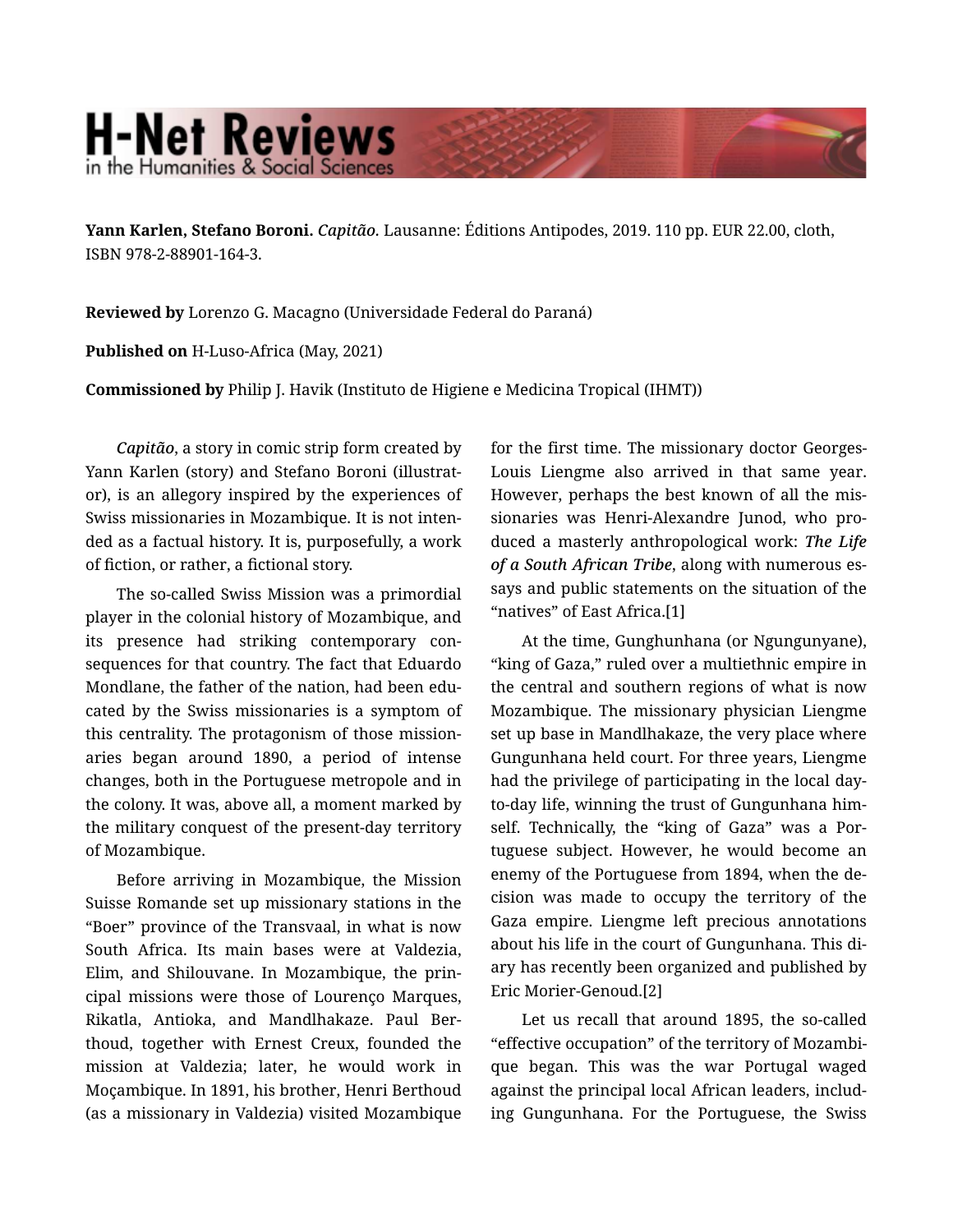missionaries occupied an ambiguous, uncomfort‐ able position. Whereas Portugal sought to take ad‐ vantage by force of arms, the missionaries had won the trust of local populations. For this reason, these "exotic" philanthropists were viewed with suspicion by the Portuguese authorities.

The experience of the Swiss missionaries in Mozambique has inspired a vast bibliographic cor‐ pus. The work of Patrick Harries is perhaps one of the most notable on this theme.[3] Many Mozambican intellectuals have studied the legacy of those missionaries. The historian Teresa Cruz e Silva caused us, for example, to reconsider the role of the Swiss Protestants in the creation of a nationalist and anticolonialist conscience in Mozambique. Thus, the Swiss presence also en‐ couraged further philosophical and sociological reflections concerning the construction of nation‐ hood. Not by chance, perhaps, one of the authors of *Capitão* (Stefano Boroni) was himself a student of the Mozambican philosopher Severino Ngoenha in Lausanne.

We are not speaking therefore, of past histories, but of an educational, religious, and scientific intervention that left deep imprints on contemporary Mozambique. Today the ethnography of Henri-Alexandre Junod is debated by various intellectu‐ als, film directors, missionaries, writers, anthropo‐ logists, artists, and philosophers. For example, the work of the famous painter and plastic artist Malangatana—originally from the region of Mar‐ racuene—cannot not be understood without tak‐ ing into account this legacy. The experience of the Swiss missionaries in Mozambique was also taken up by film director Camilo de Sousa (with the col‐ laboration of Licínio Azevedo), who released a documentary titled *Junod* (2006), about the legacy of the missionary-ethnographer. Hence, today the dilemmas of Mozambique, and therefore, of the construction of "Mozambique-ness," cannot be dis‐ cussed without evoking the heritage left by the Swiss missionaries. History books, personal diar‐ ies, paintings, documentaries, and now, a comic book!

But who is *Capitão*? Those familiar with the history of the Swiss Mission in Mozambique will be surprised—and entertained—by the comic strip. Those new to the subject will certainly be curious to know more about the experience of those missionaries. But it must be said that Yann Karlen and Stefano Boroni's work is a "serious game." At times, *Capitão*, the protagonist, reminds us of the unmistakable figure of Georges-Louis Li‐ engme. But *Capitão* also appears to evoke the life of Henri-Alexandre Junod himself. The work of Yann Karlen and Stefano Boroni is replete with real historical and iconographic references. It is, as linguists say, a work replete with intertextualit‐ ies. But it would be ungenerous for readers to lim‐ it themselves to merely seeking to identify factual references, as *Capitão* is more than a simple inter‐ textual micronarrative. It is, above all, a great in‐ tellectual *bricolage*; a narrative and visual *collage* capable of generating multiple significations and polyphonies.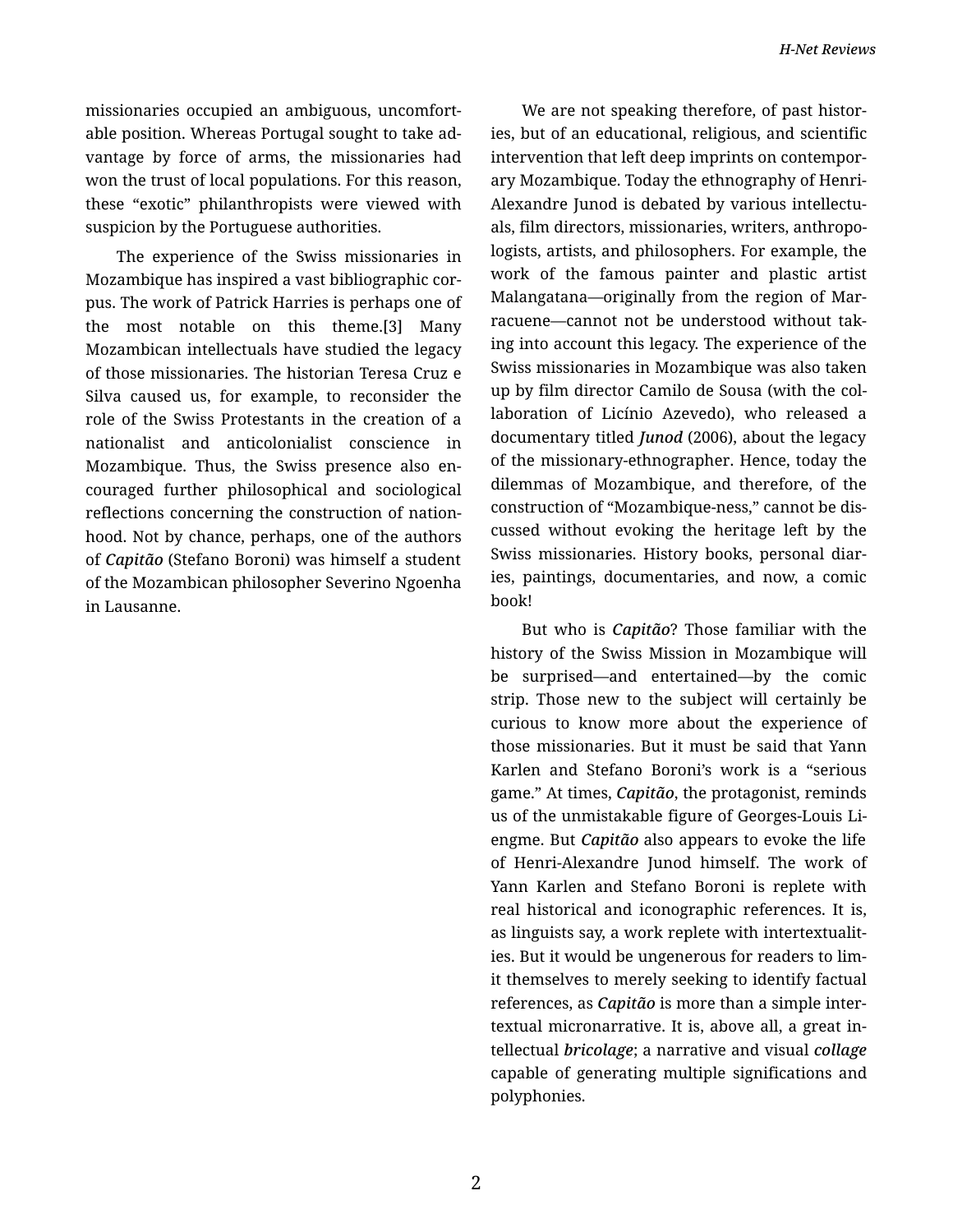Capitão, the protagonist, was, like Liengme, a missionary doctor. After curing the son of king "Ngou" (here we see an obvious reference to the historical figure of Gungunhana), he had won the trust of the natives. A series of conflicts ensued, among them, a quarrel with Chidzilo, the tradi‐ tional healer (Nyanga). It amounted to a civilizat‐ ory confrontation between the knowledge of the missionary and that of the Africans. There is a mo‐ ment in which the linearity of Capitão's task is threatened, when he falls in love with Ntsako, a beautiful young woman of the village. Its sub‐ jectivity is confronted with this unforeseen event. New conflicts and tensions emerge, until, finally, "romantic love" prevails: "Entre l'amour de Nt‐ sako e ma mission, j'avais enfin trouvé un sens à ma vie [Between my love for Ntsako and my mis‐ sion, I have finally made sense of my life]," says Capitão, almost at the end of the book (p. 84). But this apparently bucolic romanticized world is in‐ terrupted by the war: the effective occupation of Mozambique carried out, in real history, by Anto‐ nio Ennes and his "centurions." The Portuguese are ready to invade the village. Ngou, the king, asks Capitão for his assistance. His mission will not be an easy one. Capitão travels to Lourenço Marques to talk to the Portuguese governor: "Je vous assure que Ngou ne veut que la paix! [I as‐ sure you that Ngou only wants peace!]" says Cap‐ itão to the governor (p. 85). We are, supposedly, at the end of the nineteenth century, but Stefano Boroni, the illustrator, opted to portray the Por‐ tuguese governor with the same facial character‐ istics as the dictator Salazar! What a provocation.

The end is near. Ntsako is pregnant. Capitão waits, anxiously, for his "African" son to arrive. But tragedy is imminent. The Portuguese destroy the village, and later, Capitão finds his beloved Nt‐ sako dead, the victim of the invading forces. He is disconsolate and loses faith. Disillusioned, the mis‐ sionary would later, in old age, become an alco‐ holic. In the book, this brief story is told in the first person, by Capitão himself, now aged and disen‐ chanted. At a bar in Lourenço Marques, the

former missionary, getting drunk, narrates his past adventures. It is probably the 1950s. Listening attentively to these stories told by Capitão is a young African waiter. It is not until the end of the book that the reader discovers the name of the young waiter: Eduardo Chitlangu Mondlane!

Due to a primordial scientific imperative, his‐ torians and social scientists are accustomed to the tyranny of citations, factual evidence, the density of bibliographic notes. *Capitão*, obviously, is not a book based upon the social sciences. Neither is it a simple parable aimed at illustrating historical facts: something like "the Swiss Mission in Mozam‐ bique explained for children." The authors took a different route. A more libertarian, and therefore, profoundly human route. After all, that is how art ultimately works: as an invitation to cross into other semantic dimensions and thus, amplify the range of human experience. It is almost a sarcastic irony that in this book, the young mission doctor (Capitão) later becomes an alcoholic. This is tan‐ tamount to the opposite of the "real" historical fig‐ ure of Liengme! As Eric Morier-Genoud warns us in the introduction to Liengme's diaries: "Il fut un des tout premiers militants du mouvement d'abstinence (antialcoolique) qui deviendra la Croix-Bleue [He was one of the very first activists of the abstinence (anti-alcoholic) movement that would become the Blue Cross]" (p. 15).

*Capitão*, as an artistic object, extends the pos‐ sibilities of what can be said and imagined. Against the normativist, teleological, and linear imperatives of the missionaries' lives, it shows us the contradictions of human subjectivity, friend‐ ship, love, passion. In other words, almost the re‐ verse of Calvinist asceticism. In its own way, there‐ fore, *Capitão* is a welcome provocation to exercise in the art of thought with a sense of humor and delicateness.

The book begins with a preface by the writer Mia Couto and ends with a "Survol historique" (historical overview) written by Eric Morier-Gen‐ oud and Yann Karlen. Those responsible for the

3